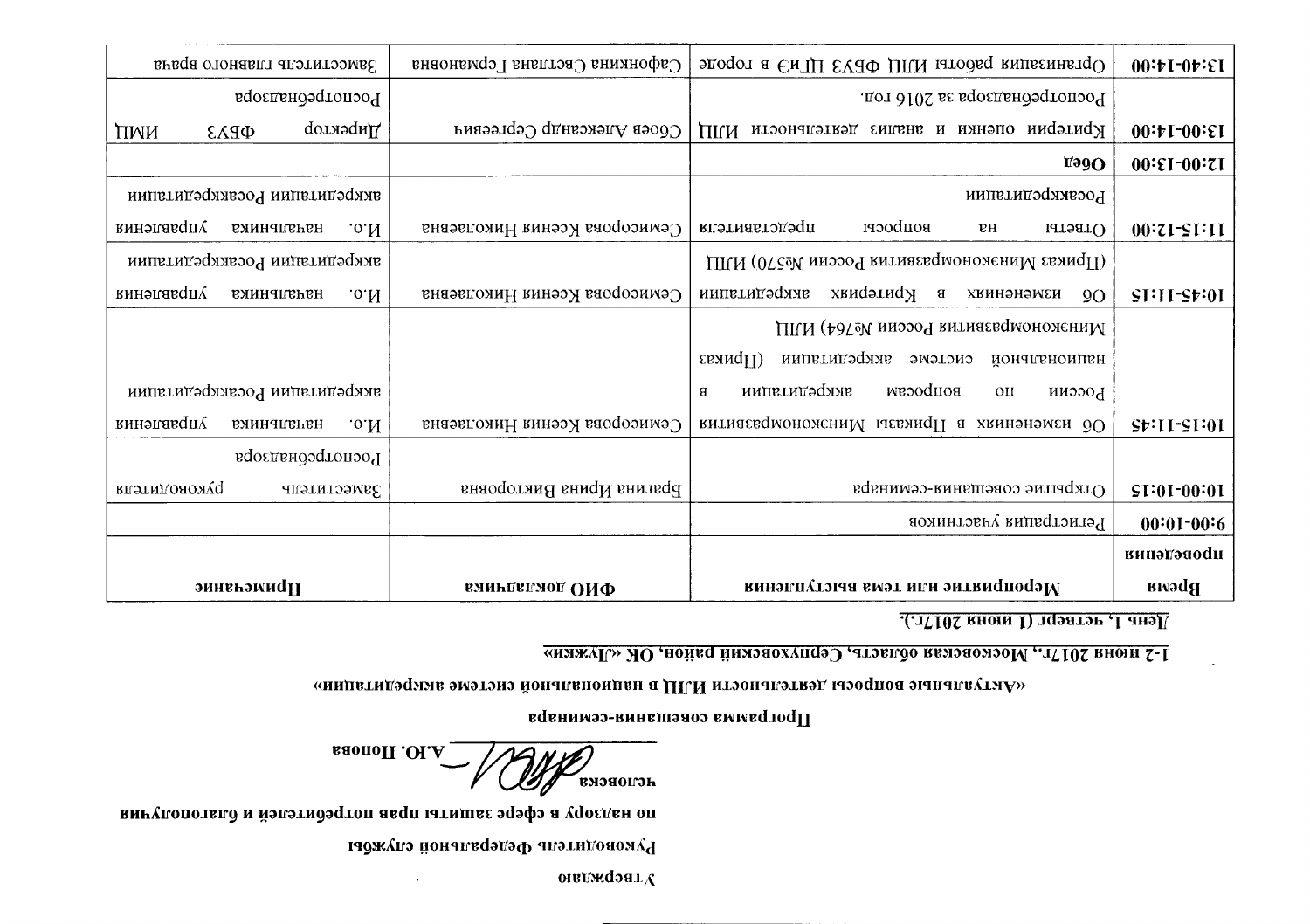| Заместитель начальника отдела                                                                                                                                                                                                                                                                                                                           |                                  | P внедрении новрих нормаливаних документов   Шибаев Андрей Петрович                 | 0£-11-00:11                |  |  |
|---------------------------------------------------------------------------------------------------------------------------------------------------------------------------------------------------------------------------------------------------------------------------------------------------------------------------------------------------------|----------------------------------|-------------------------------------------------------------------------------------|----------------------------|--|--|
| итолно                                                                                                                                                                                                                                                                                                                                                  |                                  |                                                                                     |                            |  |  |
| ФРАЗ ПІ и в Новосирирской                                                                                                                                                                                                                                                                                                                               |                                  | новосиоирской области                                                               |                            |  |  |
| Заместитель главного врача                                                                                                                                                                                                                                                                                                                              | в   Малявин Валерий I ригорьевич | pagolei<br><b>видляенны</b> $\mathbf{Q}$<br><b>СиЛЛ</b><br>$\Phi$ <i>PA3</i><br>ПИИ | $00:11-01:01$              |  |  |
| ФРАЗ НИП Роспотребнадзора                                                                                                                                                                                                                                                                                                                               |                                  | поддерждения компетентности                                                         |                            |  |  |
| отодического<br>винэьэцээдо                                                                                                                                                                                                                                                                                                                             |                                  | госпотребнадзора процедуры<br>аккредитации<br>И                                     |                            |  |  |
| Заместитель начальника отдела                                                                                                                                                                                                                                                                                                                           | Таблер Марина Владимировна       | иин <b>э</b> ї/жохоdu иdu<br>кинэшүрын<br>1 иповріє<br>ПІГИ                         | $0 \cdot 01 - 00 \cdot 01$ |  |  |
|                                                                                                                                                                                                                                                                                                                                                         |                                  |                                                                                     | винэгэнооди                |  |  |
| эннеьэмиdи                                                                                                                                                                                                                                                                                                                                              | вяньтегног ОИФ                   | Мероприятие или тема выступления                                                    | Bhewa                      |  |  |
| $\overline{M}$ , $\overline{M}$ , $\overline{M}$ , $\overline{M}$ , $\overline{M}$ , $\overline{M}$ , $\overline{M}$ , $\overline{M}$ , $\overline{M}$ , $\overline{M}$ , $\overline{M}$ , $\overline{M}$ , $\overline{M}$ , $\overline{M}$ , $\overline{M}$ , $\overline{M}$ , $\overline{M}$ , $\overline{M}$ , $\overline{M}$ , $\overline{M}$ , $\$ |                                  |                                                                                     |                            |  |  |

| Роспотребнадзора                           |                               |                                                                                       |                                                                                                                                                                                                                                                                                                                                 |
|--------------------------------------------|-------------------------------|---------------------------------------------------------------------------------------|---------------------------------------------------------------------------------------------------------------------------------------------------------------------------------------------------------------------------------------------------------------------------------------------------------------------------------|
| $\mu$ ылобитор<br>ПМИ<br>$\Phi$ <i>PA3</i> | $Co$ оев Александр Сергеевич  | Круглый стол (вопросы и ответы).                                                      | $00:8I - 01:9I$                                                                                                                                                                                                                                                                                                                 |
| итолио                                     |                               |                                                                                       |                                                                                                                                                                                                                                                                                                                                 |
| Липецкой<br>В<br><b>СмЛ</b><br>$\Phi$ PA3  |                               | Липецкой области                                                                      |                                                                                                                                                                                                                                                                                                                                 |
| Заместитель главного врача                 | Зубчёнок Наталья Владимировна | <b>pago</b> TPI<br>$M$ иявенны д $O$<br>В.<br><b>CHTH</b><br>$\Phi$ <i>PA3</i><br>ПИИ | 01:91-09:51                                                                                                                                                                                                                                                                                                                     |
| мтэвлдо                                    |                               |                                                                                       |                                                                                                                                                                                                                                                                                                                                 |
| иовской<br>8<br>СиЛП<br>QPA3               |                               | ктровской области                                                                     |                                                                                                                                                                                                                                                                                                                                 |
| Заместитель главного врача                 | Ердяков Константин Валерьевич | вишаєнна по∪<br>СиЛП<br>pagolen<br>ПИИ<br>$\Phi$ <i>PA3</i>                           | $0$ S:SI- $0$ E:SI                                                                                                                                                                                                                                                                                                              |
|                                            |                               | яцэd9-эфоу                                                                            | $0E:SI=0S:FL$                                                                                                                                                                                                                                                                                                                   |
| ФРАЗ ПГиЭ в Кемеровской                    |                               | Кемеровской области                                                                   |                                                                                                                                                                                                                                                                                                                                 |
| Заместитель главного врача                 | Основа Максим Владимирович    | $\mathbf{B}$<br>СиЛП<br>pagorn<br>випвенныдО<br>QPA3<br>ПИИ                           | $0$ $S$ : $b$ I- $0$ $E$ : $b$ I                                                                                                                                                                                                                                                                                                |
| ФРАЗ НИП Роспотребнадзора                  |                               | Роспотребнадзора                                                                      |                                                                                                                                                                                                                                                                                                                                 |
| отодического<br>кинэнэпээдо                |                               | ПИИ<br>8<br>цепривниц<br><b>СЛИЧИТЕЛЬНЫХ</b>                                          |                                                                                                                                                                                                                                                                                                                                 |
| Заместитель начальника отдела              | Рияоса Андрей Петрович        | хіанфотворатжэм<br>аинәмәаодп<br>$O$ рганизация<br>H                                  | $0 \in \mathbb{R}$ : $\mathbb{R}$ $\mathbb{R}$ $\mathbb{R}$ $\mathbb{R}$ $\mathbb{R}$ $\mathbb{R}$ $\mathbb{R}$ $\mathbb{R}$ $\mathbb{R}$ $\mathbb{R}$ $\mathbb{R}$ $\mathbb{R}$ $\mathbb{R}$ $\mathbb{R}$ $\mathbb{R}$ $\mathbb{R}$ $\mathbb{R}$ $\mathbb{R}$ $\mathbb{R}$ $\mathbb{R}$ $\mathbb{R}$ $\mathbb{R}$ $\mathbb{R}$ |
| ФРАЗ ЦГиЭ в г. Москве                      |                               | эахэод                                                                                |                                                                                                                                                                                                                                                                                                                                 |

День 2, пятница (2 июня 2017г.).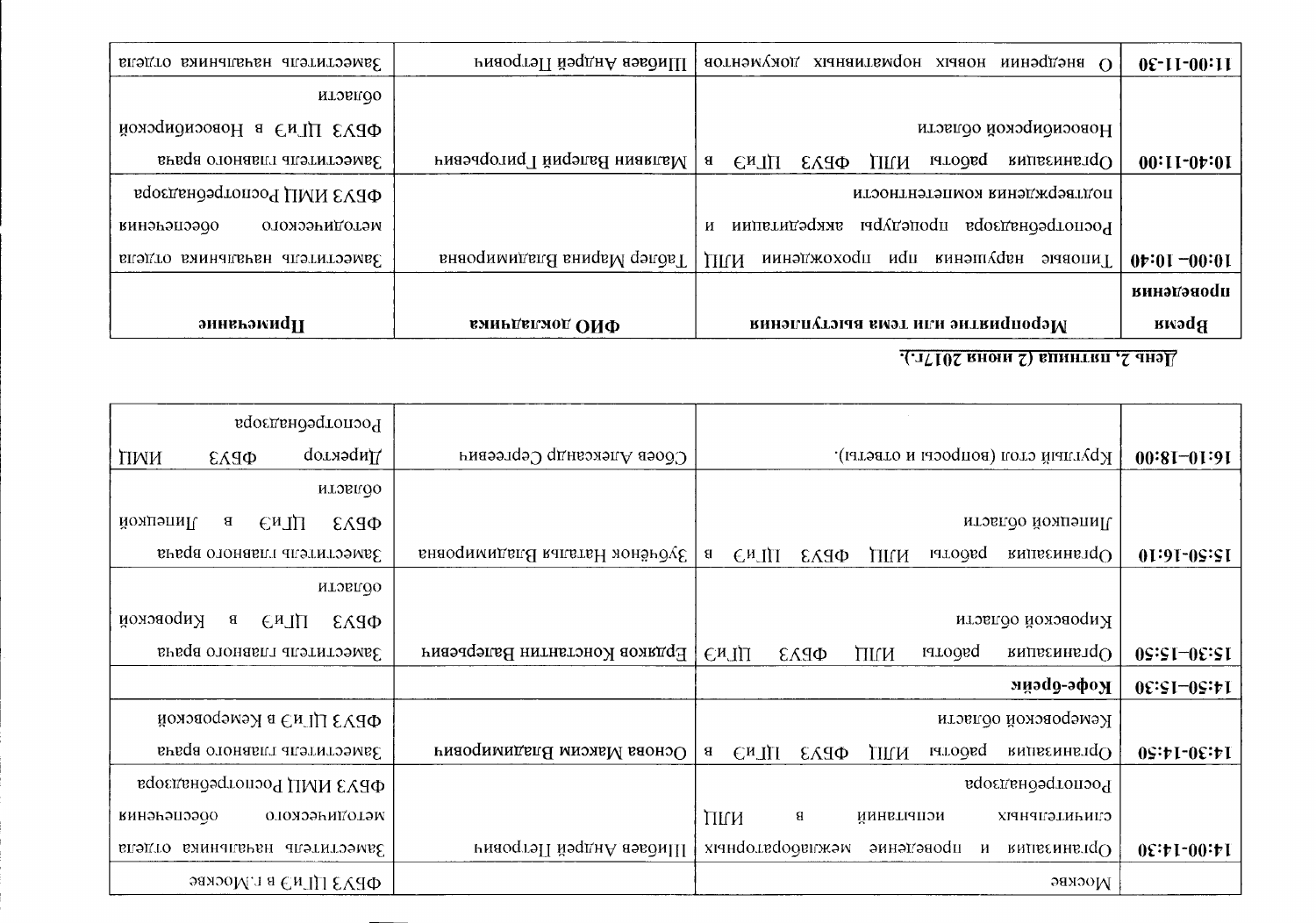| услуг Роспотребнадзора                     |                                |                                                                                   |                                 |
|--------------------------------------------|--------------------------------|-----------------------------------------------------------------------------------|---------------------------------|
| государственных<br>оказание                |                                |                                                                                   |                                 |
| И<br>итоонапэткэд<br>йонфоєден             |                                |                                                                                   |                                 |
| кондрольно-<br>милаенна по                 |                                |                                                                                   |                                 |
| кинэлавдп $V$<br>Начальник                 | Риязмер Андрей Дмитриевич      | Закрытие совещания-семинара                                                       | $00 \cdot L1$                   |
|                                            | PH баев Андрей Петрович        |                                                                                   |                                 |
|                                            | Таблер Марина Владимировна     |                                                                                   |                                 |
| ФРАЗ ИМЦ Роспотребнадзора                  | Григорьев Станислав Николаевич | Круглый стол (вопросы и ответы)                                                   | 00:71-05:21                     |
|                                            |                                | кофс-эфон                                                                         | 09:51-00:51                     |
| ФРАЗ ИМЦ Роспотребнадзора                  |                                |                                                                                   |                                 |
| винэьэцээдо<br>отомического                |                                | области аккредитации ИЛЦ Роспотребнадзора                                         |                                 |
| Заместитель начальника отдела              | ниаость Андрей Петровиц        | разработке и внедрении типовой формы<br>$\Omega$                                  | $00:51-00:71$                   |
| Роспотребнадзора                           |                                |                                                                                   |                                 |
| ведения реестров ФБУЗ ИМЦ                  |                                |                                                                                   |                                 |
| программного обеспечения и                 |                                |                                                                                   |                                 |
| отонная диамованного                       |                                |                                                                                   |                                 |
| Начальник отдела разработки                | Аксёнов Глеб Владимирович      |                                                                                   |                                 |
| ИМЦ Роспотребнадзора                       |                                |                                                                                   |                                 |
| $\Phi$ <i>PA3</i><br>аналитического отдела |                                | лабораторных центров»                                                             |                                 |
| -онноиптемфофни<br>Начальник               | Риводимидей Владимирович       | энддом в этодье О<br>«Ресстр испытательных                                        | 00:1:00:1                       |
|                                            |                                | $V = 90$                                                                          | 08:81-09:11                     |
| $\alpha$ ы                                 |                                |                                                                                   |                                 |
| ФЕУЗ ЦГиЭ в Краснодарском                  |                                | Краснодарском крае                                                                |                                 |
| Заместитель главного врача                 | Рафеенко Галина Кузьминина     | <b>внивеннытаО</b><br>ряродет<br>ПИИ<br>$\Phi$ <i>PA3</i><br>EMJII<br>$\mathbf B$ | $0$ $S$ : $11$ - $0$ $E$ : $11$ |
| ФРАЗ НИП Роспотребнадзора                  |                                |                                                                                   |                                 |
| инэнэпээдо<br>оломээниголэм                |                                | (СанПиН, ГОСТ Р, РД)                                                              |                                 |